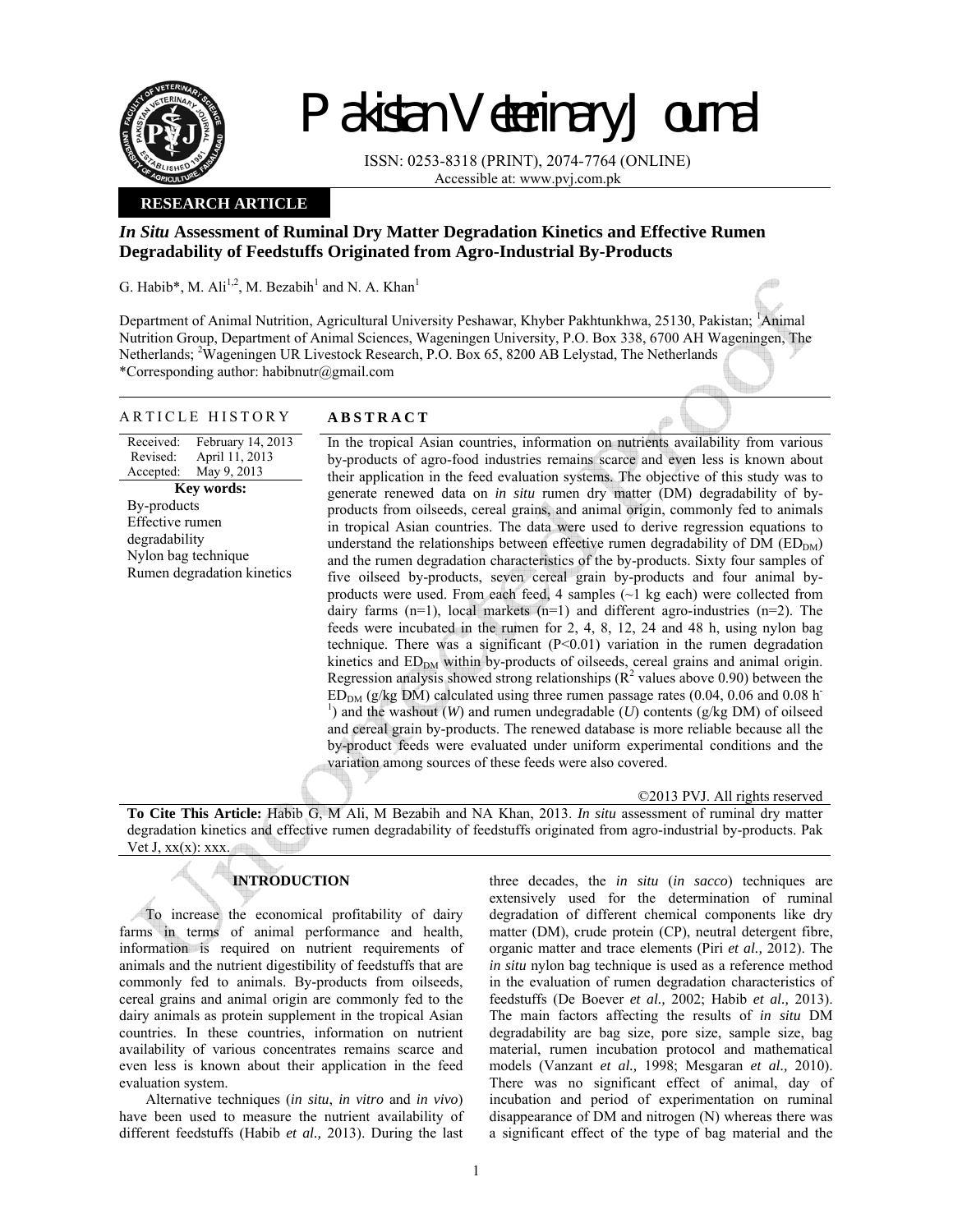porosity of bag on the ruminal disappearance of DM and N of soybean meal (Weakley *et al.,* 1983).

The database about the DM degradability of byproducts from oilseeds, cereal grains and animal origin, which is currently in use in tropical Asian countries, was developed from different *in situ* experiments. These experiments were performed at different places with different incubation protocols (rumen incubation procedure, rumen incubation time period, etc.) and under different experimental conditions (animals, particle size of samples, chemical analysis procedures, nylon bag quality, etc.). This makes the database unreliable as there appears to be large variation due to incubation protocols and experimental conditions. Therefore, there was a need to develop renewed database on the DM ruminal degradability of concentrate ingredients commonly fed in the tropical Asian countries.

The objective of this study was to generate renewed data on *in situ* rumen degradability of DM of by-products from oilseeds, cereal grains, and animal origin, commonly fed to animals in tropical Asian countries. The renewed data were used to derive regression to investigate the relationships between the effective rumen degradability of  $DM$  ( $ED<sub>DM</sub>$ ) and the degradation characteristics of byproducts.

## **MATERIALS AND METHODS**

**Samples collection and processing:** Sixty four samples of five oilseed by-products, seven cereal grain byproducts and four animal by-products were used in the present study (4 samples of each feed). From each feed, 4 samples (~1 kg each) were collected from commercial dairy farms  $(n=1)$ , local markets  $(n=1)$  and different agrofood industries (n=2) in Pakistan. After collection, the samples were transported to the Animal Nutrition Laboratory of the University of Agriculture Peshawar, Pakistan. The samples of each by-product feed were homogenized, divided into roughly two equal parts; one half was oven dried (70°C for 16 h) for chemical analyses while the other half was stored at -20°C for *in situ* nylon bag incubations.

*In situ* **rumen incubations:** Three buffalo steers (age, 5 years  $\pm$  2 months; 400-450 kg body weight), fitted with permanent rumen fistulas (13 cm internal diameter; Bar Diamond, USA) were used in this experiment. The animals were fed maize fodder (DM, 23.36±4.23; CP, 11.81±2.26) *ad libitum*, and had 24 h/d access to fresh water. Concentrate mixture (DM,  $88.6 \pm 2.11$ ; CP,  $18.31\pm1.38$ ) at the rate of 2 kg/day was fed. The air dried samples were ground to 2 mm particle size in a Thomas-Willey laboratory mill. About 5 g air dried sample of each feed was weighed into nylon bags (bag size  $90 \times 140$  mm; porosity 26 %; pore size 40 µm) and incubated in the rumen for 2, 4, 8, 12, 24 and 48 h according to the procedure described by Ali *et al.* (2012). Six bags of each by-product feed, combined with 2 reference samples per series, were incubated in the rumen of three steers (2 bags per steer per incubation time). After rumen incubation, the bags were taken out from the rumen and the loose material adhering to the outer surface of the bags were rinsed with tap water. Then the bags were stored at -20°C. The frozen

bags were thawed where after the bags were washed in a washing machine (AEG-Electrolux Öko Turnamat 2800, Stockholm, Sweden) for 40 min using tap water at 25°C. The 0 h bags were washed in the washing machine without incubation in the rumen according to the above mentioned procedure and residues were used to determine the *W* fraction. The washed bags were oven dried to constant weight at 70°C. The rumen incubated residues of each feed sample from the 3 steers were pooled per incubation time. The pooled residues were ground over a 1 mm sieve, using a hammer mill.

**Chemical analysis:** The oven dried ground samples of each feed were analysed for DM, CP, crude fat and ash. The rumen incubated residues were also analysed for DM and ash. The DM content was determined by oven drying at 103°C (ISO 6496; ISO 1983) and ash by incineration at 550°C (ISO 5984; ISO, 1978). The N content was determined by Kjeldahl method (ISO 5983; ISO, 2005) and CP was calculated as 6.25×N. Crude fat was determined gravimetrically after 6 h extraction with petroleum ether (40/60) (ISO 6492; ISO 1999).

**Calculations:** The ED<sub>DM</sub> was calculated according to the equation of Ørskov and McDonald (1979):

$$
ED_{DM} = W + \left(\frac{k_d}{k_d + k_p}\right) \times D \tag{1}
$$

Where,  $k_d$  is degradation rate (h<sup>-1</sup>) of fraction *D*,  $k_p$  is passage rate  $(h^{-1})$  and *D* is potentially rumen degradable fraction. The  $ED<sub>DM</sub>$  was calculated using three values of passage rates  $(0.04 \text{ h}^{-1}, \text{ED}_{\text{DM4}}; 0.06 \text{ h}^{-1}, \text{ED}_{\text{DM6}}; \text{and } 0.08 \text{ h}^{-1}, \text{ED}_{\text{DM8}}).$ The  $k_d$  of DM was calculated using the following modified model of Ørskov and McDonald (1979):

$$
Y_{\rm c} = U + D_{\rm t} \left( 1 - \exp^{-k_{\rm d}t} \right) \tag{2}
$$

Where,  $Y_t$  is degradation at time t and  $D_t$  is potentially degradable fraction in the rumen at time t.

**Statistical analysis:** Data on chemical composition of the by-products from oilseeds, cereal grains and animal origin were summarized by descriptive statistics using Statistical Analysis System Software (SAS®, 2009). The variation in the rumen degradation kinetics and  $ED<sub>DM</sub>$  was computed between by-products of oilseeds, cereal grains and animal using PROC MIXED procedure of SAS<sup>®</sup> (2009).

$$
Y_{ijk} = \mu + PS_i + S_j + \varepsilon_{ijk}
$$

Where,  $Y_{ijk}$  is the dependent variable;  $\mu$  the general mean;  $PS<sub>i</sub>$  is the fixed effect of feedstuff;  $S<sub>i</sub>$  is the random steer effect; Є*ijk* is the residual.

The regression equations were derived between the  $ED_{DM}$  and *W*, *D* and *U* of oilseeds, cereal grains and animal by-products using PROC REG procedure of SAS® (2009). The backward stepwise procedure was used to derive regression equations with the significant predictors (P<0.05). For animal by-products, no regression equation was presented as none of the predictors proved to be significant.

## **RESULTS**

**Nutrient composition:** The nutrient composition of byproducts from oilseeds, cereal grains and animal origin is summarized in Table 1. There was a large variation in the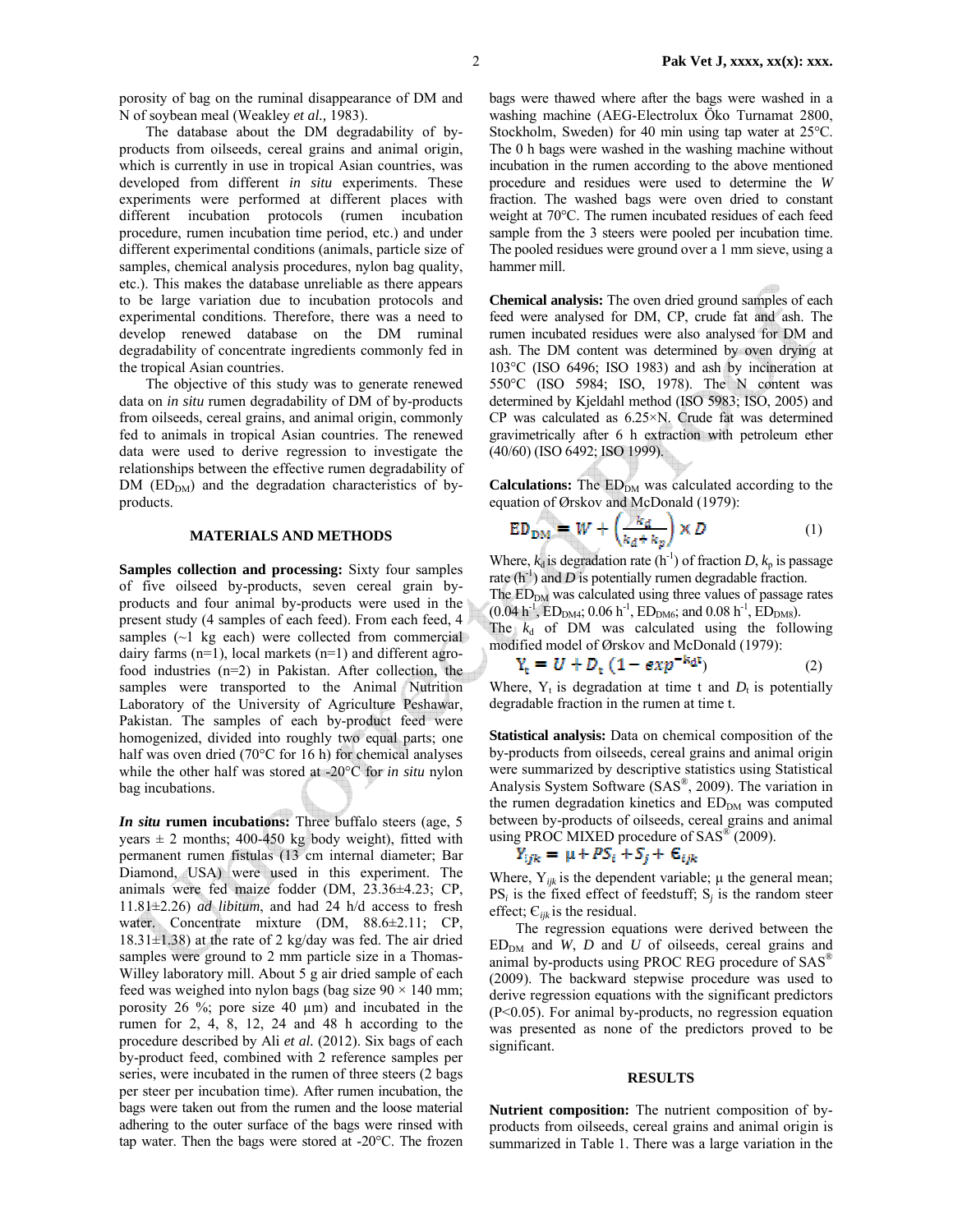composition of by-products from oilseeds, cereal grains and animal origin. The CP content (g/kg DM) of oilseed by-products varied from 185 (maize oil cake) to 519 (soybean meal). The CP content (g/kg DM) of cereal grain by-products varied from 120 (rice meal) to 610 (corn gluten meal), while the CP content (g/kg DM) of animal by-products varied form 267 (bone meat meal) to 543 (blood meal and fish meal). The fat and ash contents also varied between the oilseed, cereal grain and animal byproducts.

**Rumen degradation kinetics and effective rumen degradability:** The rumen degradation kinetics and ED<sub>DM</sub> of oilseed by-products are shown in Table 2. The *W* content (g/kg DM) of DM of oilseed by-products varied from 193.3 (soybean meal) to 336.6 (cottonseed meal), while the *D* content (g/kg DM) varied from 431.8 (rapeseed meal) to 770.2 (soybean meal). Soybean meal showed the highest values (g/kg DM) for  $ED_{DM4}$  (771),  $ED<sub>DM6</sub>$  (706.8),  $ED<sub>DM8</sub>$  (655.5). The rumen degradation kinetics and ED of DM of cereal grain by-products are presented in Table 3. The *W* content (g/kg DM) of DM of cereal grains by-products varied from 164.0 (corn gluten meal) to 299.7 (toria meal), while the *D* content (g/kg DM) varied from 268.5 (rice polishing) to 629.2 (guar meal). Among the cereal grain by-products, guar meal had the highest (P<0.05) values (g/kg DM) for  $ED_{DM4}$  (671.2)  $ED<sub>DM6</sub>$  (614) and  $ED<sub>DM8</sub>$  (570). The values for rumen degradation characteristics and  $ED<sub>DM</sub>$  of animal byproducts are presented in Table 4. The *W* content (g/kg DM) of DM of animal by-products varied from 12.8 (bone meat meal) to 304.8 (blood meal) while the *D* content (g/kg DM) varied from 170.2 (fish meal) to 293.2 (bone meat meal). Among the animal by-products, blood meal had the highest values (g/kg DM) for  $ED_{DM4}$  (499.6),  $ED_{DM6}$  (473) and  $ED_{DM8}$  (452.8). **BASE** 

**Table 1:** Nutrient composition (g/kg DM) of by-products from oilseed, cereal grains and animal origin

| Feedstuff                | Dry matter (g/kg) |                 | Crude protein |           | Crude fat   |           | Ash  |           |
|--------------------------|-------------------|-----------------|---------------|-----------|-------------|-----------|------|-----------|
|                          | Mean              | SD <sup>a</sup> | Mean          | <b>SD</b> | <b>Mean</b> | <b>SD</b> | Mean | <b>SD</b> |
| Oilseed by-products      |                   |                 |               |           |             |           |      |           |
| Soybean meal             | 910               | 5.7             | 519           | 30.4      | 72          | 2.4       | 97   | 21.6      |
| Sunflower meal           | 912               | 5.9             | 378           | 21.6      | 238         | 41.0      | 104  | 42.7      |
| Cottonseed meal          | 923               | 6.8             | 282           | 67.0      | 242         | 51.5      | 102  | 41.2      |
| Maize oil cake           | 934               | 31.7            | 185           | 54.2      | 111         | 25.6      | 116  | 34.9      |
| Rapeseed cake            | 895               | 30.6            | 350           | 37.7      | 179         | 27.4      | 125  | 7.6       |
| Cereal grain by-products |                   |                 |               |           |             |           |      |           |
| Corn gluten feed         | 880               | 12.8            | 272           | 8.5       | 30          | 1.8       | 61   | 3.1       |
| Corn gluten meal         | 903               | 16.6            | 610           | 20.9      | 5.7         | 1.2       | 30   | 25.0      |
| Guar meal                | 931               | 5.8             | 430           | 9.5       | 131         | 12.6      | 60   | 9.8       |
| Toria meal               | 910               | 12.2            | 411           | 18.1      | 151         | 4.3       | 98   | 9.4       |
| Rice bran                | 901               | 8.2             | 151           | 1.6       | 13          | 2.5       | 130  | 10.4      |
| Rice meal                | 909               | 15.0            | 120           | 1.1       | 61          | 7.3       | 134  | 29.1      |
| Rice polishing           | 900               | 4.9             | 139           | 1.1       | 166         | 14.2      | 116  | 30.7      |
| Animal by-products       |                   |                 |               |           |             |           |      |           |
| <b>Blood meal</b>        | 926               | 21.4            | 543           | 32.4      | 20          | 11.1      | 335  | 31.3      |
| Bone meat meal           | 922               | 1.4             | 267           | 1.8       | 11          | 0.7       | 592  | 56.2      |
| Fish meal                | 909               | 16.7            | 531           | 32.1      | 47          | 16.1      | 298  | 14.8      |
| Feather meal             | 915               | 1.1             | 478           | 85.3      | 22          | 9.8       | 180  | 18.3      |
| a Standard deviation     |                   |                 |               |           |             |           |      |           |

**Table 2:** Rumen degradation kinetics and effective rumen degradability (g/kg DM) of dry matter of oilseed by-products

| Feedstuff       |               | Degradation kinetics <sup>a</sup> |       | Effective rumen degradability |                   |                   |  |
|-----------------|---------------|-----------------------------------|-------|-------------------------------|-------------------|-------------------|--|
|                 | $W$ (g/kg DM) | $D$ (g/kg DM)                     |       | $\mathsf{ED}_{\mathsf{DM4}}$  | ED <sub>DMA</sub> | ED <sub>DMS</sub> |  |
| Soybean meal    | 193.3         | 770.2                             | 0.120 | 771.0                         | 706.8             | 655.5             |  |
| Sunflower meal  | 218.6         | 451.9                             | 0.117 | 555.4                         | 517.3             | 487.0             |  |
| Cottonseed meal | 336.6         | 488.6                             | 0.088 | 671.9                         | 626.4             | 591.8             |  |
| Maize oil cake  | 214.6         | 659.7                             | 0.104 | 690.9                         | 632.8             | 587.3             |  |
| Rape seed cake  | 306.2         | 431.8                             | 0.098 | 613.0                         | 574.3             | 544.2             |  |
| _SEM            | 28.32         | 66.08                             | 0.006 | 36.45                         | 31.64             | 27.92             |  |
| P-value         | $**$          | ***                               | **    | ***                           | ***               | ***               |  |

<sup>a</sup> *W*, the content disappeared by washing the rumen unincubated bags in washing machine; *D*, potentially rumen degraded content;  $k_d$ , degradation rate;  $^{\rm b}$  Effective rumen degradability was calculated using three passage rates: 0.04 h<sup>-1</sup> (ED<sub>DM4</sub>), 0.06 h<sup>-1</sup> (ED<sub>DM6</sub>) and 0.08 h<sup>-1</sup> (ED<sub>DM8</sub>); \*\*, P< 0.001; \*\*\*, P<0.001.

|  | Table 3: Degradation kinetics and effective rumen degradability (g/kg DM) of dry matter of cereal grains by-products |  |  |  |  |  |
|--|----------------------------------------------------------------------------------------------------------------------|--|--|--|--|--|
|  |                                                                                                                      |  |  |  |  |  |

| ່ ເສົ້າສ         |               |                                   |                              |                                 |                   |                   |  |  |
|------------------|---------------|-----------------------------------|------------------------------|---------------------------------|-------------------|-------------------|--|--|
| Feedstuff        |               | Degradation kinetics <sup>a</sup> |                              | Effective rumen degradability b |                   |                   |  |  |
|                  | $W$ (g/kg DM) | $D$ (g/kg DM)                     | $k_{\rm d}$ (h <sup>-1</sup> | ED <sub>DMA</sub>               | ED <sub>DMA</sub> | ED <sub>DMS</sub> |  |  |
| Corn gluten feed | 198.4         | 417.7                             | 0.093                        | 490.6                           | 452.4             | 423.1             |  |  |
| Corn gluten meal | 164.0         | 589.2                             | 0.081                        | 559.1                           | 503.2             | 461.2             |  |  |
| Guar meal        | 228.4         | 629.2                             | 0.095                        | 671.2                           | 614.0             | 570.0             |  |  |
| Toria meal       | 299.7         | 423.4                             | 0.089                        | 591.8                           | 552.6             | 522.7             |  |  |
| Rice bran        | 253.6         | 344.3                             | 0.136                        | 519.8                           | 492.7             | 470.6             |  |  |
| Rice meal        | 187.6         | 429.1                             | 0.067                        | 456.3                           | 414.0             | 383.2             |  |  |
| Rice polishing   | 278.5         | 268.5                             | 0.078                        | 456.3                           | 430.6             | 411.4             |  |  |
| _SEM             | 18.85         | 48.17                             | 0.01                         | 29.66                           | 26.76             | 24.73             |  |  |
| P-value          | ***           | ***                               | **                           | ***                             | ***               | ***               |  |  |

<sup>a</sup> *W*, the content disappeared by washing the rumen unincubated bags in washing machine; *D*, potentially rumen degraded content;  $k_d$ , degradation rate;  $^{\rm b}$  Effective rumen degradability was calculated using three passage rates: 0.04 h<sup>-1</sup> (ED<sub>DM4</sub>), 0.06 h<sup>-1</sup> (ED<sub>DM6</sub>) and 0.08 h<sup>-1</sup> (ED<sub>DM8</sub>); \*\*, P< 0.001; \*\*\*, P<0.001.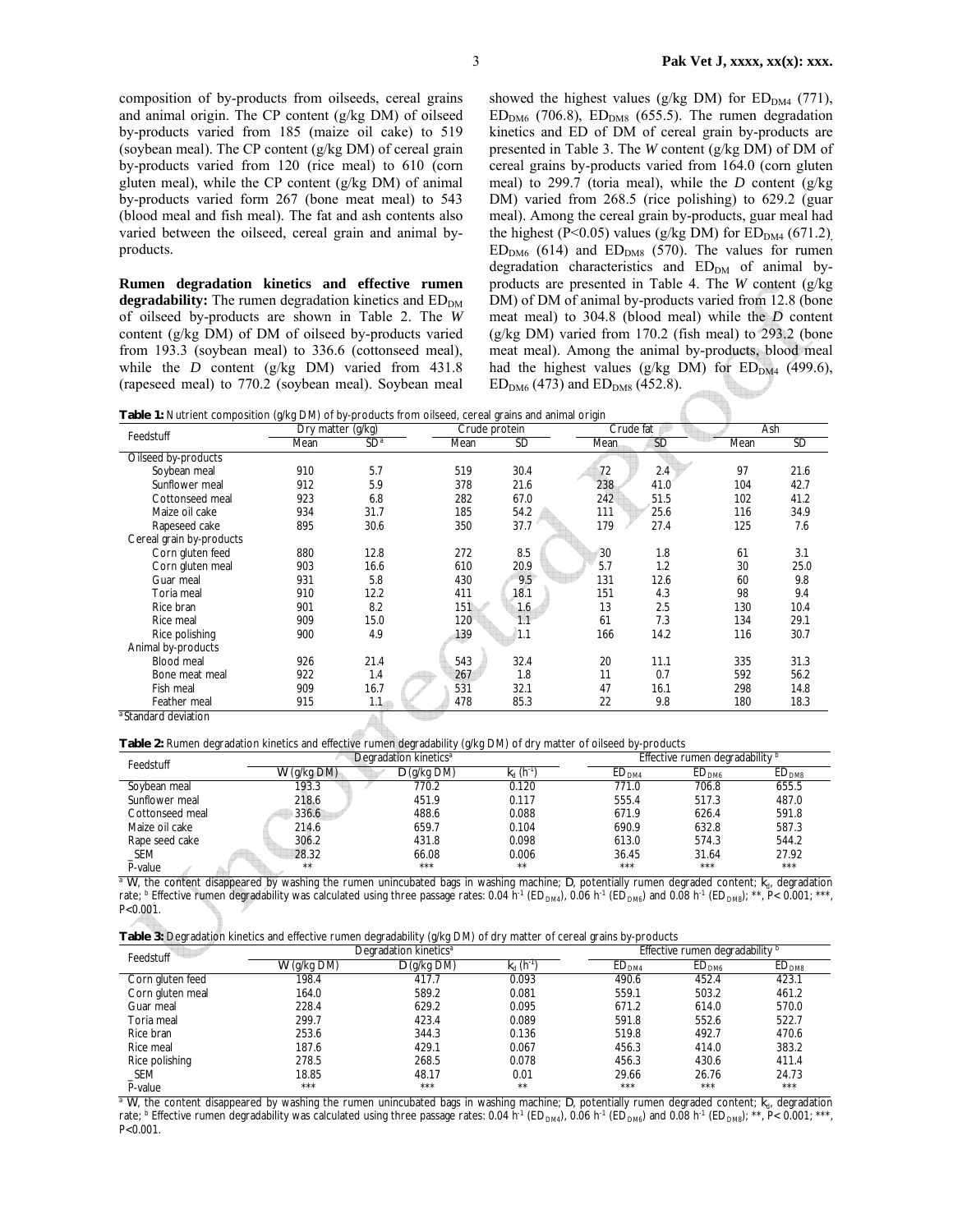|  |  |  | Table 4: Rumen degradation kinetics and effective rumen degradability (g/kg DM) of dry matter of animal by-products |  |
|--|--|--|---------------------------------------------------------------------------------------------------------------------|--|
|  |  |  |                                                                                                                     |  |

|                |               | .                                 |                |                                        |                   |                   |  |
|----------------|---------------|-----------------------------------|----------------|----------------------------------------|-------------------|-------------------|--|
| Feedstuff      |               | Degradation kinetics <sup>a</sup> |                | Effective rumen degradability b        |                   |                   |  |
|                | $W$ (g/kg DM) | $D$ (g/kg DM)                     | $k_{\rm d}$ (h | $\mathsf{t} \mathsf{D}_{\mathsf{DM4}}$ | ED <sub>DMA</sub> | ED <sub>DMS</sub> |  |
| Blood meal     | 304.8         | 285.1                             | 0.086          | 499.6                                  | 473.0             | 452.8             |  |
| Bone meat meal | 12.8          | 293.2                             | 0.090          | 215.4                                  | 188.2             | 167.5             |  |
| Fish meal      | 257.2         | 170.2                             | 0.145          | 390.6                                  | 377.6             | 366.9             |  |
| Feather meal   | 286.4         | 282.1                             | 0.117          | 496.6                                  | 472.9             | 453.9             |  |
| <b>SEM</b>     | 68.2          | 29.2                              | 0.014          | 66.7                                   | 67.1              | 67.4              |  |
| P-value        | ***           | $**$                              | $**$           | ***                                    | ***               | ***               |  |

<sup>a</sup> W, the content disappeared by washing the bags in washing machine; D, potentially rumen degraded content;  $k_{d}$ , degradation rate; <sup>b</sup> Effective rumen degradability was calculated using three passage rates: 0.04 h<sup>-1</sup> (ED<sub>DM4</sub>), 0.06 h<sup>-1</sup> (ED<sub>DM6</sub>), and 0.08 h<sup>-1</sup> (ED<sub>DM8</sub>); \*\*, P<0.01; \*\*\*, P<0.001.

**Regression equations:** Regression equations were derived to describe the relationships between the  $ED_{DM}$ and the rumen degradation characteristics of by-products of oilseeds and cereal grains (Table 5). The  $ED<sub>DMA</sub>$ ,  $ED<sub>DMS</sub>$  and  $ED<sub>DMS</sub>$  of oilseed by-products were influenced by *U* content in oilseed by-products. The  $ED_{DM4}$ ,  $ED_{DM6}$ and  $ED<sub>DMS</sub>$  of cereal grain by-products were influenced by the contents of *W* and *U* in cereal grain by-products. There was no relationship found between the rumen degradation characteristics and  $ED<sub>DM</sub>$  of animal by-products.

**Table 5:** Relationship between the dry matter effective rumen degradability (g/kg DM) calculated using passage rates of 0.04 h<sup>-1</sup>  $(\overline{ED}_{DM4})$ , 0.06 h<sup>-1</sup> ( $\overline{ED}_{DM6}$ ) and 0.08 h<sup>-1</sup> ( $\overline{ED}_{DM8}$ ), and the washout (*W*, g/kg DM) and rumen undegradable (*U*, g/kg DM) contents of by-products from oilseeds, and cereal grains origin

| <u>11 OIII OIISEEUS, altu celeal yrailis OII ym</u>                                    |       |                          |
|----------------------------------------------------------------------------------------|-------|--------------------------|
| Regression equation                                                                    | $R^2$ | <b>RMSF</b> <sup>a</sup> |
| Oilseed by-products                                                                    |       |                          |
| $ED_{DM4} = 792.02 \ (\pm 8.25) - 0.71 \ (\pm 0.04) U$                                 | 0.99  | 891                      |
| $ED_{DM6} = 724.94 (\pm 11.36) - 0.61 (\pm 0.05) U$                                    | 0.98  | 12.27                    |
| $ED_{DM8} = 672.04 \ (\pm 14.32) - 0.53 \ (\pm 0.07) \ U$                              | 0.95  | 15.49                    |
| Cereal grains by-products                                                              |       |                          |
| $ED_{DM4} = 662.61 (\pm 41.32) + 0.46 (\pm 0.16) W \cdot 0.71 (\pm 0.07) U \cdot 0.96$ |       | 19.46                    |
| $ED_{DM6} = 566.51 (\pm 46.92) + 0.57 (\pm 0.18) W - 0.62 (\pm 0.08) U$ 0.94           |       | 22.09                    |
| $ED_{DMS}$ = 494.76 (±49.09)+0.64 (±0.19) W-0.53 (±0.07) U 0.92                        |       | 23.11                    |
| <sup>a</sup> Root mean square error.                                                   |       |                          |

## **DISCUSSION**

To meet the nutrient requirement of animals in Pakistan and other tropical South Asian countries, information is required on nutrient availability from different concentrate feedstuffs that are commonly fed to animals in that area. In the present study, new data on the rumen DM degradability of by-products from oilseeds, cereal grains and animal origin was developed. The new developed data is more reliable because all the feeds were evaluated under uniform experimental conditions (same standard incubation protocol, same steers, and same chemical analysis procedures) and the variation among the sources of these feedstuffs was covered (the feedstuffs were collected from local markets, agro-food industries and dairy farms). This information on rumen degradation kinetics of the concentrate feeds can be used to optimize diet formulation of dairy animals in the tropical Asian countries. The rumen degradation data of toria meal and guar meal was very scarce; these feedstuffs were evaluated for the first time under uniform experimental conditions for the rumen degradation of DM. The large variation among the by-products oilseed, cereal grain and animal origin was due to the broad range in the chemical composition and different sources of these feeds.

In the present study, the *W* content (g/kg DM) reported for soybean meal (193.3), sunflower meal (218.6), cottonseed meal (336.6) and rapeseed meal (306.2) differed from previous reports (Woods et al., 2003; Kamalak *et al*., 2005). Woods *et al*. (2003) reported 327.0, 283.5, 315.0 and 271.6 for *W* content (g/kg DM) of DM of soybean meal, sunflower meal, cottonseed meal and rapeseed meal respectively. Whereas, Kamalak *et al*. (2005) reported values of 251, 216, 195 and 276 for *W* content (g/kg DM) of DM of soybean meal, sunflower meal, cottonseed meal and rapeseed meal, respectively. The difference in the values might be due to different rinsing procedures and rinsing times used. In the present study, the nylon bags were washed in the washing machine for 40 min whereas nylon bags were washed under running water for unsepcified time in the study of Kamalak *et al.* (2005) and for 65 minutes (40 min wash and 25 min rinse) in the study of Woods *et al.* (2003). Kendall *et al.* (1991) reported variation in the ED<sub>DM</sub> of different sources of canola meal. The  $ED_{DM}$  of all the feedstuffs decreased with increased passage rates. Similar relationship between the  $ED<sub>DM</sub>$  and passage rates was reported in the previous studies (Arieli *et al.,* 1996; Khan *et al.*, 2009). In the present study, the values of  $ED_{DM}$  at the three passage rates  $(0.04, 0.06 \text{ and } 0.08 \text{ h}^{-1})$  were higher for soybean meal than cottonseed meal, sunflower meal, maize oil cake and rapeseed cake. Kamalak *et al.* (2005) and Woods *et al.* (2003) also reported the similar trend for  $ED_{DM}$  values at rumen passage rates of 0.02, 0.05 and 0.06 h<sup>-1</sup>; the  $ED_{DM}$  values were higher for soybean meal than cotton seed meal, rapeseed meal and sunflower meal.

In the present study, the rumen degradation kinetics and  $ED<sub>DM</sub>$  of blood meal, bone meat meal, fish meal and feather meal showed large variation (P<0.001). Kamalak *et al.* (2005) also reported significant (P<0.001) variation in the rumen degradation kinetics and  $ED<sub>DM</sub>$  between the animal by-products. Chaudhry and Mohamed (2011) stated that the *in situ* rumen degradation characteristics and  $ED_{DM}$  of concentrates significantly (P<0.01) differed. The *W* and *D* contents (g/kg DM) of DM were lower for animal by-products compared to the plant by-products (oilseed and cereal grain by-products). The  $ED<sub>DM</sub>$  of plant sources (oilseed and cereal grain by-products) at three rumen passage rates was significantly higher than that of animal by-products.

There was a relationship found between the  $ED_{DM}$ (g/kg DM) calculated using three rumen passage rates  $(0.04 \text{ h}^{-1}, \text{ ED}_{\text{DM4}}; 0.06 \text{ h}^{-1}, \text{ ED}_{\text{DM6}} \text{ and } 0.08 \text{ h}^{-1}, \text{ ED}_{\text{DM8}})$ and the *W* content (g/kg DM) of oilseed by-products. The  $R<sup>2</sup>$  values of 0.99, 0.98 and 0.95 for oilseed by-products showed strong relationships between the  $ED<sub>DMA</sub>$ ,  $ED<sub>DM6</sub>$ and  $ED<sub>DMS</sub>$ , and *U* content of oilseed by-products. Regression analysis also showed relationship between the  $ED_{DM4}$ ,  $ED_{DM6}$  and  $ED_{DM8}$ , and the *W* and *U* contents of cereal grain by-products. The  $R^2$  values of 0.96, 0.94 and